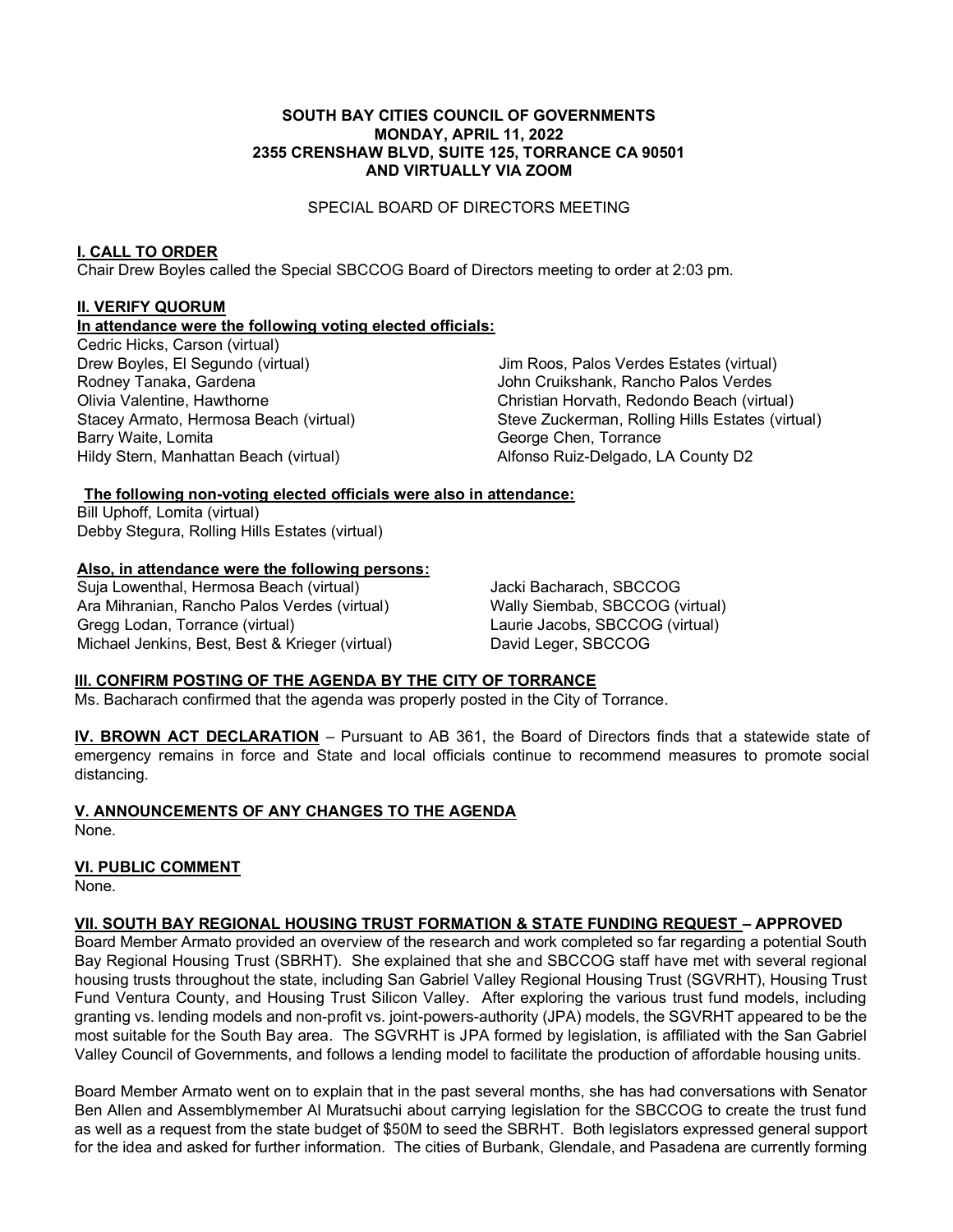a housing trust via legislation, and the Gateway Cities COG is also considering doing the same. In the last state budget, SGVRHT received \$20M in funding, and may be requesting upwards of \$100M this year.

Board Member Armato then opened discussion up for questions and answers.

Board Members proceeded to ask Board Member Armato a variety of questions:

- What the minimum number of cities needed to participate? Answer: There is not a specific number, but the more participating cities means a lower cost per city for administrative needs of a potential SBRHT.
- What is the opt-in process, are dues flat or based on size? Answer: The SGVRHT based their annual dues on size of the member city.
- Have City Managers been involved? Answer: Yes, Suja Lowenthal has been discussing it with them at their monthly City Managers meetings.
- What is the deadline to submit a letter of commitment/participation? Answer: If the Board approves moving forward with a request for formation legislation, the sooner cities decide to participate the better.
- What is being asked of the Board today, and what to be brought before each city's council. Answer: Board members will not be asked today if they want to be a member of the SBRHT, but only whether or not they support moving forward with requesting formation legislation and a budget request. If approved, city councils would then subsequently be asked if they would like to become a member of the SBRHT.
- Being able to share RHNA credits would be appealing, how would the SBRHT facilitate that? Answer: Currently, state law only allows a city to get credit for housing units within its jurisdiction, so a change in state law would be required.
- What criteria would be used to select projects? Answer: That would be determined in the coming months if the Board approves moving forward. JPA documents, by-laws, project selection criteria, and other administrative items would still be needed in addition to the legislation.
- Who would operate the SBRHT? Answer: SGVRHT contracts with the SGVCOG, so a similar model would be followed. SBCCOG staff added that specialized staff would be needed, particular somebody with a background in lending.
- Would there be any issues for member cities if a developer were to default on a SBRHT loan? Answer: In conversations with other trusts, there is almost a 0% default rate. SBCCOG Legal Counsel added that similar to the SBCCOG's JPA, the SBRHT's would be written to state that the JPA's liabilities are not liabilities of its members.
- What are the costs? Answer: There would be initial setup costs which may require "dues" from member cities. However, ongoing administrative costs may be able to be covered through state earmarks, grants, and fees charged on the loans given out.

Other comments from the Board included:

- City staff has some concerns about potential fees
- Consider changing the composition of the SBRHT board of directors in the draft legislation. If all 16 cities were to participate, a board of 5 elected officials and 2 experts may be too small. If it's not required, do not specify the board composition within the bill.
- With the end of state redevelopment, this appears to be more about offering financing for projects. When it comes to determining selection criteria, they need to be explicit and intentional.

**MOTION** by Board Member Horvath, seconded by Board Member Tanaka, to **APPROVE** the following actions:

- SUPPORT requesting legislation to form a South Bay Regional Housing Trust
- SUPPORT requesting seed funding from the state budget
- Board Members will return to their respective city councils to find out if they are interested in being charter members of a regional housing trust should it be created
- SUPPORT forming a subcommittee of the Board to work on bylaws and JPA documents
- Cities will submit letters to the SBCCOG informing of their intention to participate as soon as possible
- Board Member Armato will present to city councils as requested on the idea

Vote breakdown:

- Carson (Hicks): Yes
- El Segundo (Boyles): Yes
- Gardena (Tanaka): Yes